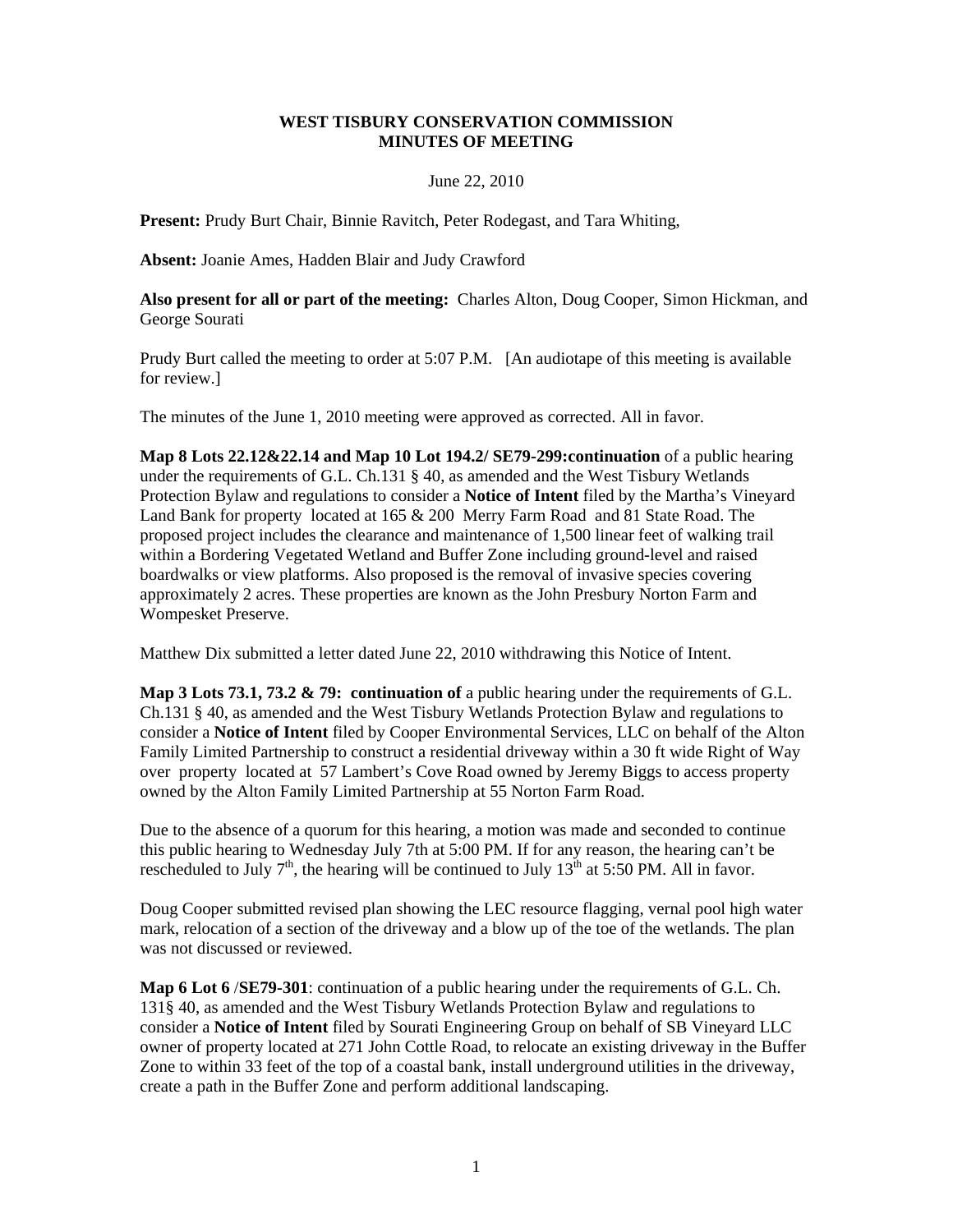George Sourati was back to discuss this project with the board.

Issues Discussed:

- George submitted a revised proposal. The driveway is moved 20 feet further from the top of the bank so that it is now 53 feet from the top of the bank at the closest point.
- Removing fewer trees. 3 trees will be moved to another location on the property.
- The parking area or "turn-out" has been moved outside the buffer zone
- Bluff is not steep. Less than 1 to 3 slope.
- New plan does reflect the removal of words "not an engineered structure". George agreed to remove the graphic of the stones from the plan.
- Town Bylaw waiver provisions of Section IV.3 were read. Leaving driveway where it is, is not a hardship to this applicant. Second 50 feet does not require waiver. Work is now in the outer buffer zone. Adverse effect. More likely than not to harm the buffer zone or adjacent resource area.
- There is 350 square feet more driveway in the Buffer Zone under this proposal.
- Area between driveway and bluff will not be disturbed
- If new construction, we would not approve the siting of the driveway in this location.
- The original driveway works fine for this site.
- Why undergo disturbance when the existing driveway functions.
- What is the justification for relocating the driveway? To separate the driveway to the guest house from the driveway to the main house.
- New plantings would provide screening would eliminate seeing cars going to the guest house
- George argued that it is not going to harm the resource area or have a long term impact.
- Maximum cut/fill/grading will not exceed 12 inches from side to side. The finished grade of the driveway will not change by more than one foot.
- Permissible under the State regulations.

Next Steps

- George offered to ask the applicant if they would be willing to provide some mitigation such as native vegetation.
- Tenor of the board is that this proposal would be denied under the Bylaw.
- George would like the opportunity to discuss this one more time with his client.

A motion was made and seconded to continue the public hearing on this project to 5:10 PM on July 13, 2010. All in favor.

New Business

## **Map 23 Lot 3.2/ Early/ Septic System:**

Issued Discussed:

- House is rented for the rest of the summer. If not fixed before renters arrive, rentals would have to be canceled.
- Request for Determination of Applicability was filed but not in time to put the legal ad in the paper for a public meeting this evening. The meeting will be held on July 13th.
- All work will be done in disturbed areas. Asking for approval of emergency installation of new septic system, pending Board of Health approval.